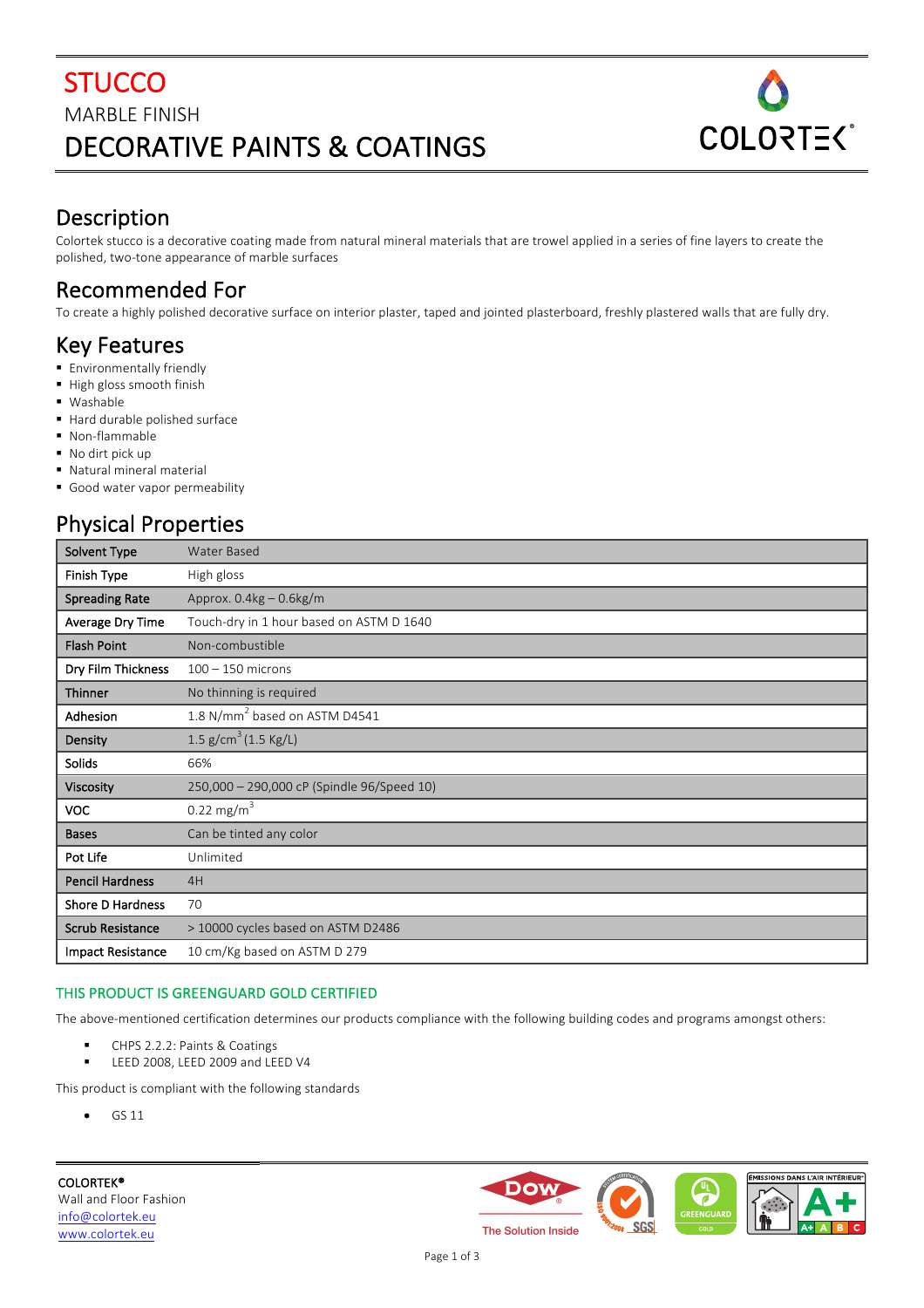# **STUCCO MARBLE FINISH** DECORATIVE PAINTS & COATINGS



# Surface Preparation

Never attempt to apply over wallpaper or lining paper. Great care should be taken on surfaces that are already decorated. A flat or true substrate is vital to achieve high quality results as any bumps or imperfections may show up in the finished surface. Great care should be taken when using Stucco on a substrate hat it will tend to crack along any joints or that may also swell and warp such as MDF.

All surfaces must be cured, clean, dry, and free from dirt, dust, rust, stains, grease, oil, mildew, wax, efflorescence, bond-breakers and other contaminants. Remove all loose, peeling, or chalky paint by sanding, scraping, or any other appropriate methods. Repair all cracks, holes, and other surface imperfections with a suitable patching material. Repaired surfaces should then be sanded smooth, dusted clean and primed with a suitable Colortek primer.

New plaster or masonry surfaces must be allowed to cure (28 days) before applying base coat. Cured plaster should be hard, have a slight sheen and maximum pH of 10; soft, porous or powdery plaster indicates improper cure. Knife off any protrusions and prime the plaster before and after applying patching compound. Poured or pre-cast concrete with a very smooth surface should be etched or abraded to promote adhesion, after removing all form release agents and curing compounds. Remove any powder or loose particles.

CAUTION: Scraping or sanding surfaces of older buildings may release dust containing lead or asbestos. EXPOSURE TO LEAD OR ASBESTOS CAN BE VERY HAZARDOUS TO YOUR HEALTH. Always wear appropriate personal protective equipment during surface preparation and finish clean up of any residues by water-washing all surfaces.

### Primer Systems

| <b>SURFACE TYPE</b> | <b>RECOMMENDED COLORTEK PRIMER</b>    |
|---------------------|---------------------------------------|
| Drywall             | Colortek Primer                       |
| Porous masonry      | Colortek Sealer, Colortek Primer      |
| Non porous masonry  | Colortek Primer or Colortek Undercoat |
| Wood                | Colortek Undercoat                    |
| Ferrous metal       | Colortek Adhero                       |
| Non-ferrous metal   | Colortek Adhero                       |

#### Application Conditions

Do not apply at temperatures below 5 °C or when rain is expected.

### Application Method

Apply using a lnox trowel, cover with successive coats of STUCCO until the desired finish is achieved. After 20 minutes of final coat, rub down with 2000 grade sand paper or press down with the trowel to get the final shiny effect.

Protect the decorative finish by using one of the available protective coats: Cera Wax, Aqua Wax or Metallic Wax.

# Pack Size

- $\blacksquare$  1 US Quart 1 kg
- $\blacksquare$  1 US Gallon 5 kg
- $\blacksquare$  1 US Drum 25 kg

# Shelf Life

24 months from the date of production.

# Storage and Handling

Care should be taken to avoid spillage. Store in a dry area. Protect from freezing. Extreme temperatures may cause paint to become unusable. For example: freezing and thawing may cause paint to gel, and high heat may cause solid skin to form.

# Safety

Use under well ventilated conditions. Do not breathe or inhale spray mist or sanding dust. Avoid skin contact; spillage on the skin should immediately be removed with suitable cleanser, soap and water. In case of eye contact, flush immediately with water for at least 15 minutes and seek medical attention immediately. If you experience difficulty breathing, leave the area to obtain fresh air. If continued difficulty is experienced, get medical attention immediately.

COLORTEK® Wall and Floor Fashion info@colortek.eu www.colortek.eu